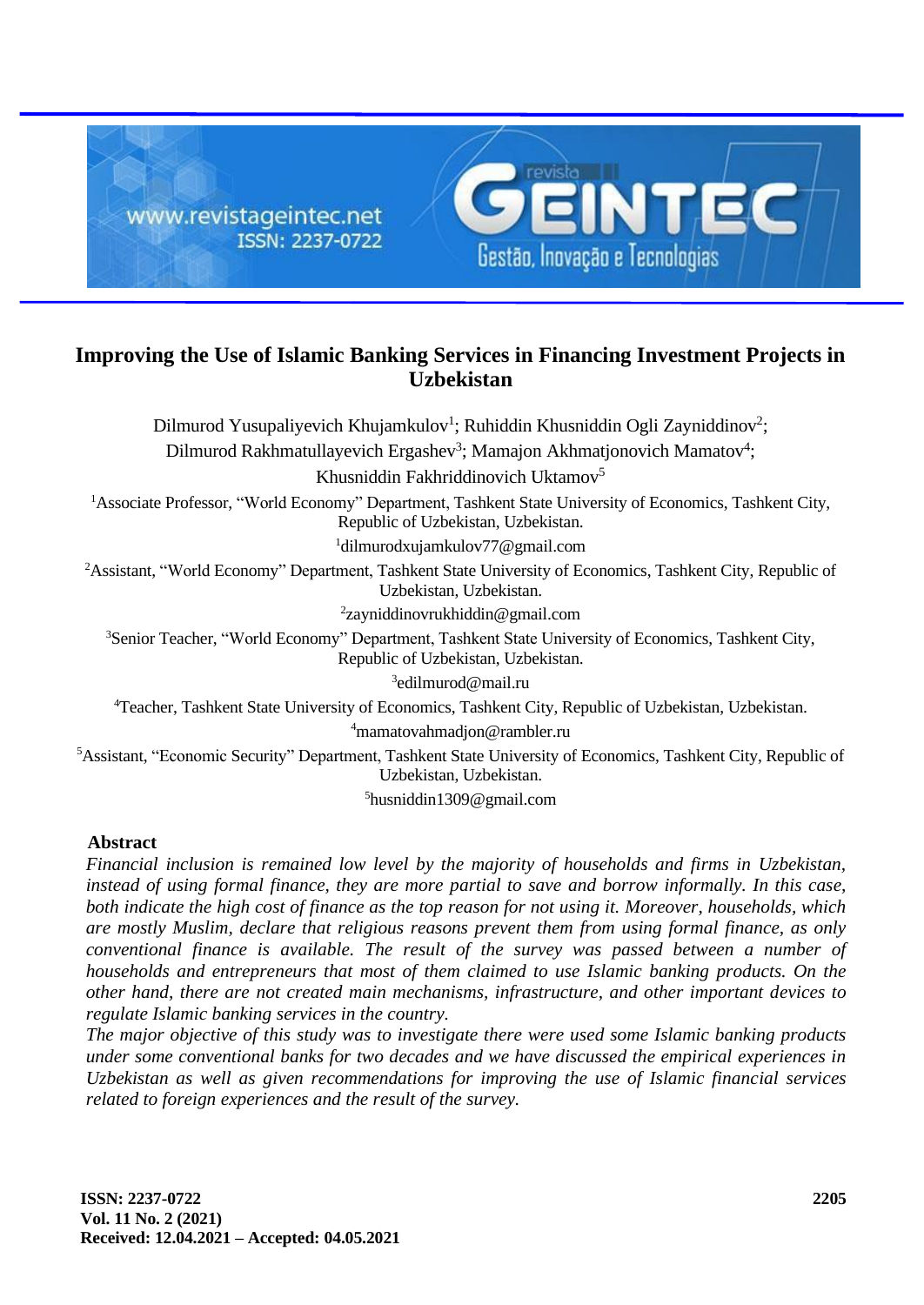**Key-words:** Islamic Finance, Islamic Banking Products, Survey, SWOT Analysis, Legislation of Tax and Banking, Uzbekistan, IDBG, IDB, ICD, Entrepreneurs and Individuals, Conventional Banks.

### **1. Introduction**

Using effective methods in financing investment projects in Uzbekistan, taking into account the specifics of the national economy, minimization of project risks in investment activities, effective management of investment risks play an important role in the maintenance of organizing in effective financing of large investment projects.

In this case, improving the use of the financial services of rapidly growing Islamic financial institutions in the terms of improving the quality of financial services, increasing the capacity of the private sector, improving the living standards of the population, and contributing to the development of the country's economy has been gaining importance in recent years.

Nowadays, Islamic financial institution is one of the fastest-growing and most reliable sectors in the world, with a total of \$ 2.88 trillion in assets, which is growing by 15-20% per year. The development of this sector is especially relevant for countries where the majority of the population is Muslim.

At the opening ceremony of the 43rd session of the Council of Ministers of Foreign Affairs of the *Organization of Islamic Cooperation* (*OIC* CFM) took place *on October 18-19, 2016, in Tashkent*, Sh.M.Mirziyoyev who is the President of the Republic of Uzbekistan said that "The Islamic world has huge economic, investment potential and energy resources. Moreover, he emphasized that proper use of Islamic financial services, expansion of international trade, economic, financial, and investment cooperation with the Member States of Organization of Islamic Cooperation (OIC) member states, and establishing the transport routes which are connected to our countries will allow achieving high rates of economic development and as resolute, serve ultimately as a basis for the development of all other areas [1].

In addition, the address of the President of the Republic of Uzbekistan on December 28, 2020, "It is time to create a legal framework for Islamic finance," which shows once more the importance of this sector and its role in economic development in our country [2].

Therefore, it is necessary to attract funds from investment funds, companies, and existing banks were based on Islamic finance in Muslim countries in order to support the socio-economic development of Uzbekistan and the private sector, to expand opportunities for financing investment projects.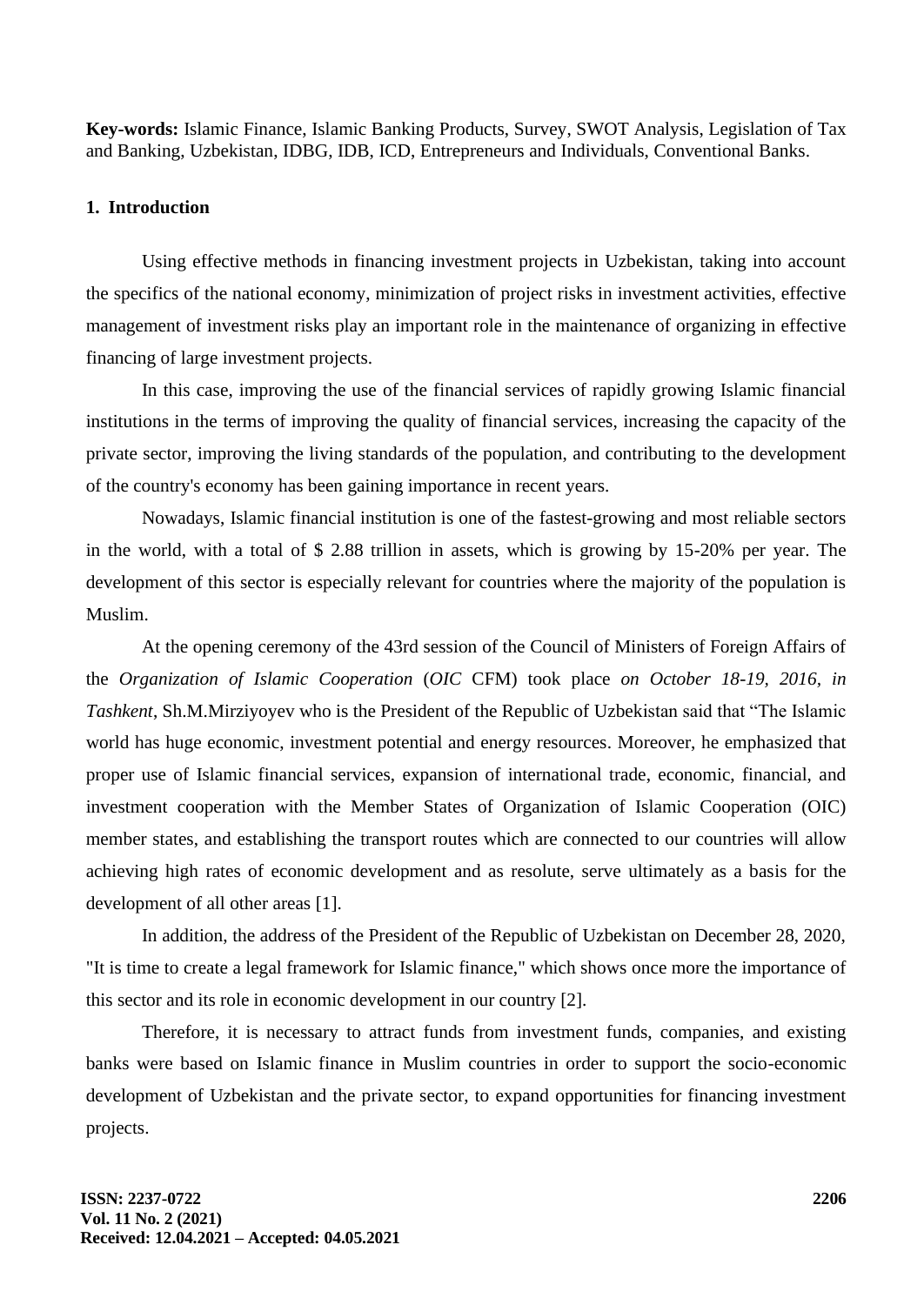It should be noted that more research into the introduction of partnership-based financing mechanisms under traditional financing institutions is still necessary before obtaining a definitive answer to create a wholly profit-sharing Islamic window in Uzbekistan.

It should be noted that it is necessary to look at the national banking system in a new way, that is, to study the introduction of partnership-based financing mechanisms traditional financing mechanisms.

### **2. Literature Review**

The extent to which the subject is studied Scientists who have studied Islamic finance, its development, and directions.

#### **The Definition, Principles and Islamic Methods of Financing**

Naturally, the question arises, what is Islamic finance? How is it different from the traditional financial system? Of course, in order to answer these questions, it would be expedient to dwell on the essence of Islamic finance, to further clarify our research topic, and to find a solution to the problem posed.

The study has confirmed the findings of the history of Islamic economics that the term "Islamic economics" was first illuminated by the Indian Muslim scientist Sayyid Manazir Gilani [3] in his book, "Islamic Economics," published in Urdu, 1947.

Gilani had written about a perfect economic model that met the requirements of Islam. However, the establishment of the world's first Islamic financial institutions took place only fifteen years after the publication of the Islamic Economy. However, the large discussions and analyses of the term "Islamic economy" emerged among scientific circles during the 1970s.

Islamic finance refers to a financial service or product that is consistent or principally implemented to comply with the principles of Shariahor Islamic law (Gait and Worthington, 2008) [4]. According to Lewis and Algaoud (2001) [5], there are five religious features that form distinctive identity or basis ofthe Islamic finance i.e. riba (interest), haram (forbidden) or halal (permissible), gharar (speculative) or maysir (gambling), zakat (the prescribed purifying alms) and Shariah (Islamic) board. The concept of financing in Islam differs with conventionalor "Western finance". The disctinction between Islamic financial system with the conventional system includes (Mirakhor and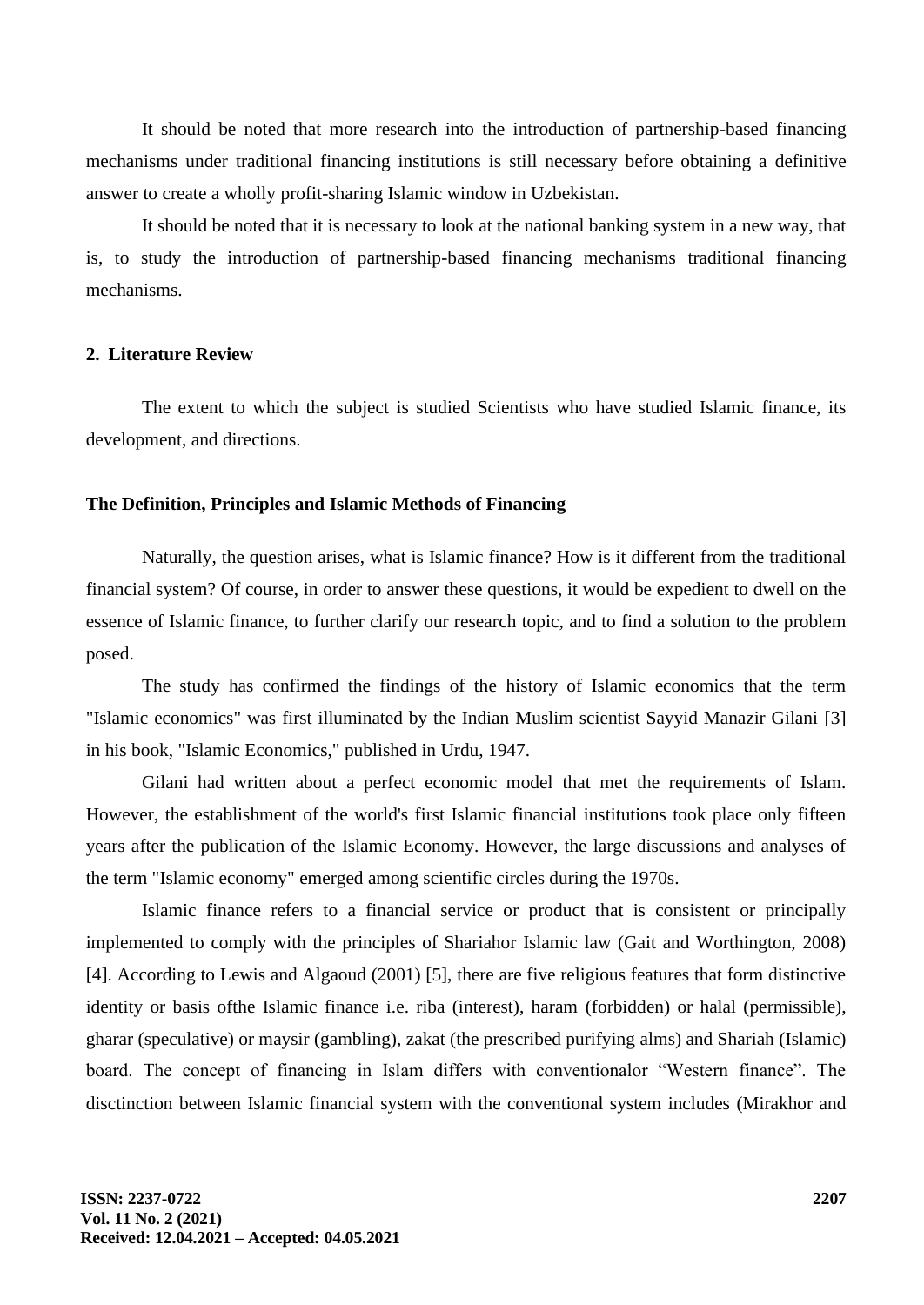Iqbal, 2011) [6]: Firstly, Islamic financial system strives for equitable, fair society and economic order.

The prohibition of interest (riba) in the Islamic financial system is intended to avoid exploitation, to avoid profiteering through manipulation prices and to protect the poor (i.e. borrower). Secondly, Islamic financial system stresses the principle of cooperation and brotherhood. This is evident by the system of risk-taking, profit-and-loss-sharing that help the productivity of the business venture rather than creditworthiness of the entrepreneur of the conventional financial system. Thirdly, Islamic finance is grounded by the strict ethical criteria of Islamic law or Shariah.

Hanif and Iqbal (2010) [7] have categorized Islamic modes of financing into two; (1) Shariahcompliant products and (2) Shariah-based transactions. Shariah compliant products are defined as Islamic mode of finance where the return of financier is predictable, predetermined and fixed within Shariahconstraints, which includes Murabahah (cost plus profit sale or mark-up financing), Bai Bithaman Ajil(acquisition of assets and hire purchase financing or sale of goods on deferred payment), Ijarah (a leasing agreement), Musharakah Mutanaqisah (diminishing Musharakahor housing finance), Bai Salam (sale of goods where price is paid in advance, goods deliver in future), Istisna (acquisition of goods by specification, where price is paid in advance, and goods deliver in the future) and Qard Hassan (benevolent or interest free loan). While, Shariah-based transactions areamode of financing which based on the principles of risk and profit-sharing, where the return of financier is not fixed in advance, and it is dependable on the outcome of the project. Mudarabah (partial-equity partnership or profit sharing) and Musharakah (full equity partnership or partnership financing) are the two profit-sharing arrangements or partnership contracts preferred under Islamic law [8].

#### **Relevance of Previous Studies on Attitude towards Islamic Finance**

Previous studies indicate that the Muslim economic literature has not yet provided a single generally accepted definition of the concept of "Islamic economics".

Formulated definitions of Islamic economics by Muslim economists are sometimes one-sided and have not done clearly embody how Islamic economics differs from capitalist or socialist economics.

In particular, according to the famous Saudi economist Muhammad Omar Chapra, Islamic economics is a network of knowledge that helps to achieve human well-being through the distribution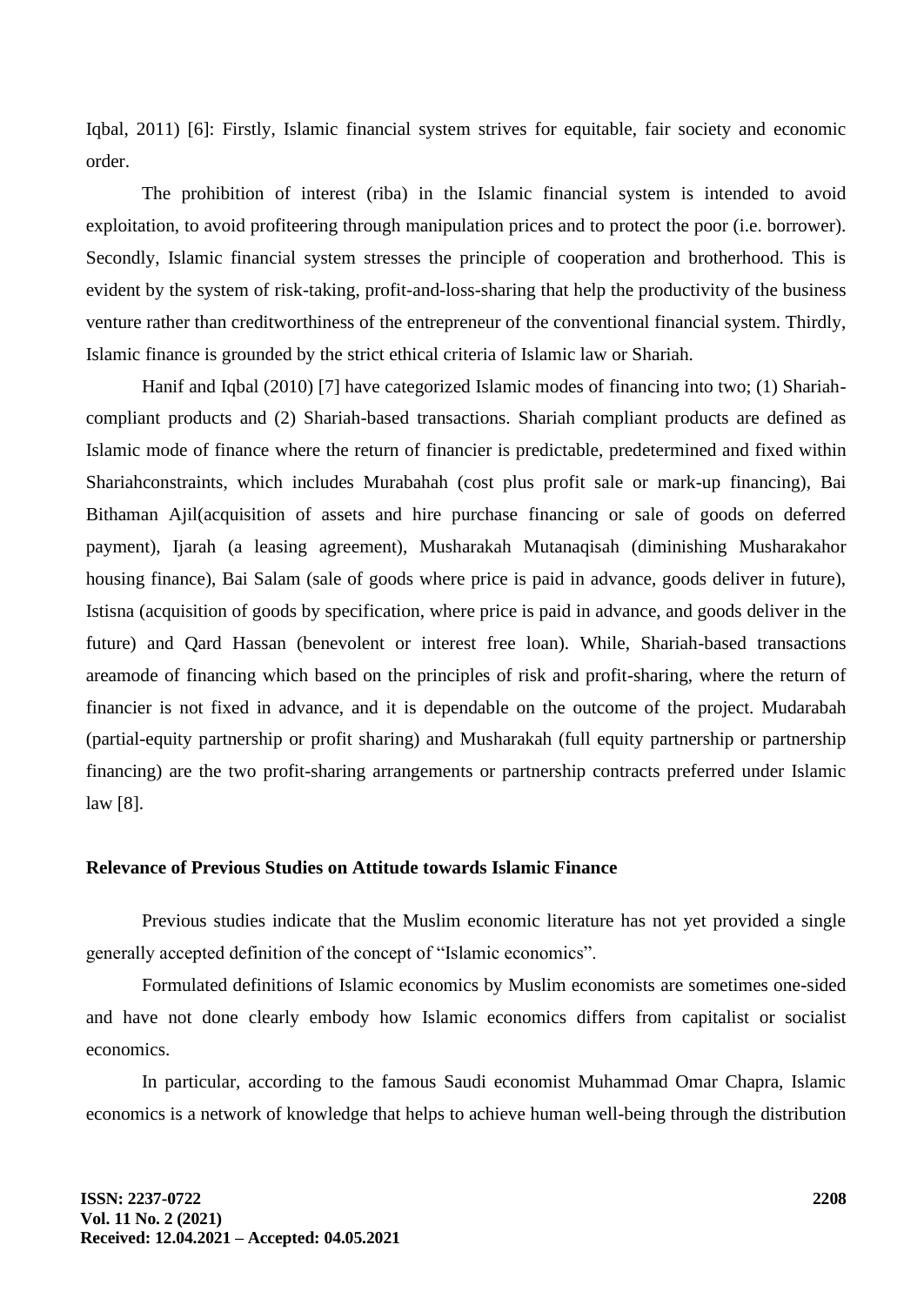of unique resources in accordance with Islamic teachings, ensuring the inviolability of individual freedoms as well as avoiding macroeconomic and environmental incompatibility [9].

What is surprising is that descriptions provided by other researchers also do not make much sense. Islamic economics as an economic policy based on the Qur'an and Sunnah (Sayfuddin Tajiddin [10]); as a social science that studies people's economic problems under the influence of Islamic values (M.A. Mannon [11]); as a response to the economic challenges of Muslim thinkers in their time (M.N. Siddiqui [12]); as a method of morality in Muslim society with its own characteristics (S.R.X. Naqvi [13]); is defined as knowledge that applies the rules and prohibitions of the Shari'ah (Hasan az-Zaman [14]) with the aim of acquiring material resources and eliminating any injustice that may occur in the management process.

### **3. Methodology**

Research methods such as induction, deduction, scientific abstraction, analysis, and synthesis have been used effectively. Moreover, this study used a descriptive survey design. The main aim to use a descriptive survey was to collect detailed and factual information that describes actual phenomena. Primary data collected to accomplish the study. According to primary sources can be gathered through achieved information, especially the results of survey and interviews that by researcher created.

The participants of this study were those who are individuals and entrepreneurs in the all regions of Uzbekistan and most of the participants included in the survey were individuals and consists of 2050 respondents. Moreover, the second type of participants were entrepreneurs and included 900 respondents. By 890 of them answered the questions of the survey through the internet while 10 participants responded by conversation.

Investigation consisted of 7 questions, which structured from previous literatures were designed by application (Ahunov, M. 2018. Financial Inclusion, Regulation, and Literacy in Uzbekistan). Before answering questions, It was asked to read carefully each question and to be honest. The results analyzed and converted into tables and percentages. The statistical summaries of the result were interpreted in the form of percentages and tables using computer data analysis package, such as SPSS and PASW statistics. Finally, resilience metrics are then defined and calculated using the survey results and external data.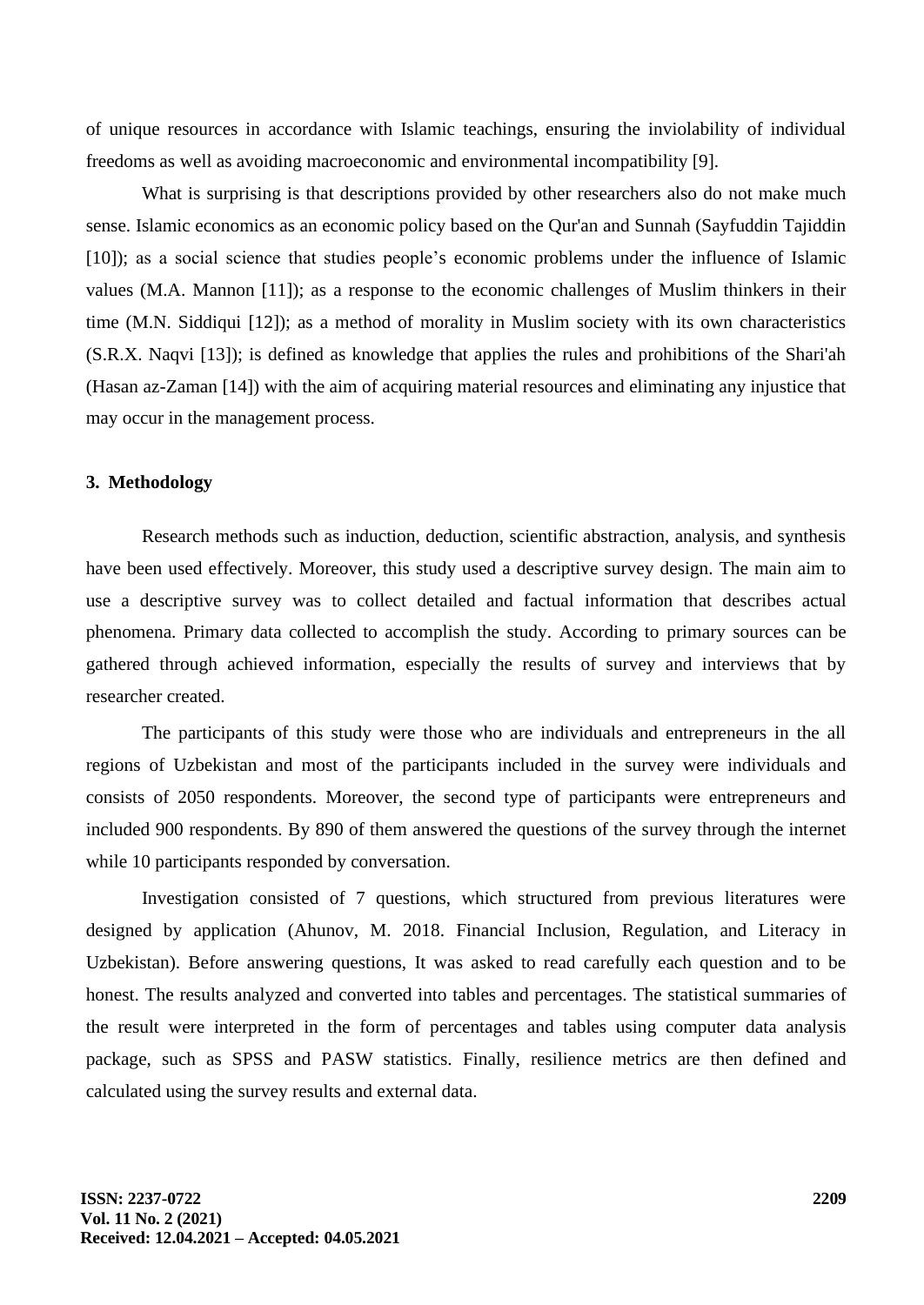#### **4. Findings and Analysis**

The current research study has been designed to explore essential factors that to achieve the research objectives, a methodology is developed as presented in Tab.1. The methodology was performed for the major reasons for not using formal financial services in Uzbekistan.

Column (a) of Table 1 presents the major reasons for not using formal financial services in Uzbekistan. The high costs of financial services are reported as the top reason for households not using formal finance in 2020.

| $N_2$                   |                                                      | <b>Major Reason for Not Using</b><br><b>Formal Financial Services</b><br>(a) | <b>Major Reason for</b><br><b>Having No Bank</b><br><b>Account</b> (b) |
|-------------------------|------------------------------------------------------|------------------------------------------------------------------------------|------------------------------------------------------------------------|
|                         | Insufficient money to use financial<br>institutions  | 1                                                                            | 38.2                                                                   |
| $\overline{2}$          | Lack of the necessary documentation                  | 25                                                                           | 19.6                                                                   |
| $\overline{3}$          | Someone else in the family already<br>has an account | 23                                                                           | 12.4                                                                   |
| $\overline{\mathbf{4}}$ | Financial institutions are too far away              | 8                                                                            | 12.0                                                                   |
| 5                       | Financial services are too expensive                 | 45                                                                           | 14.8                                                                   |
| 6                       | Lack of trust in financial institutions              | 12                                                                           | 8.8                                                                    |
| 7                       | Religious reasons                                    | 35                                                                           | 4.0                                                                    |

Table 1- Major Reasons for Not Using Formal Financial Services and Reasons for Having No Bank Account

Source: Field Survey, 2020

Religious reasons are the second most important reason for people not using financial services. The CIA Factbook reports that 88% of the members of Uzbekistan's population are Muslims; however, the banks offer no Islamic banking products [15]. This is partly a legacy of the former Soviet Union and a cautious approach to reforms in Uzbekistan. In May 2018, a number of news websites announced that, with the support of the Islamic Development Bank, the Ministry of Finance was preparing a presidential decree on creating a legislative base and infrastructure to support Islamic finance [16]. A lack of documentation and the inability to obtain an account are the next important reasons for not using formal financial services. A total of 12% of the respondents reported that they do not trust financial institutions. This is in line with the CER (2011), which reported, based on a 2010 Uzbekistan national survey, that 78% of their respondents indicated that they do not save with banks because they cannot withdraw cash when needed.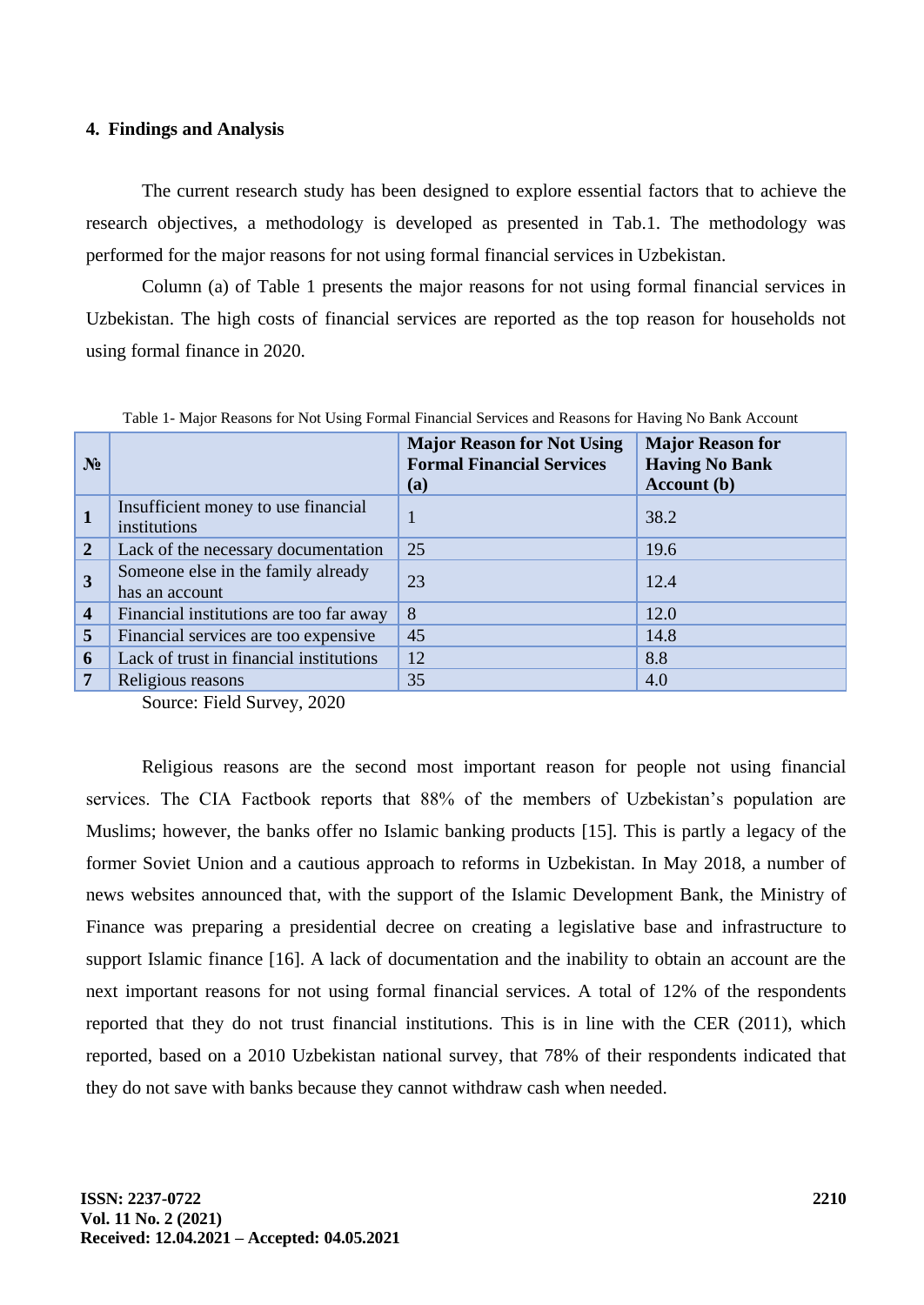Сolumns (a) and (b) in Table 1 are not comparable. A lack of money to use an account, a lack of documentation, the long distance to a bank branch, and the high cost of using a bank account are the major reasons for not using formal finance.

Table 2 shows the top reasons for entrepreneurs not using bank loans/line of credit. High interest rates and complex application procedures were ranked by companies as the two major reasons for not applying for a formal loan/line of credit. Based on a field study in Uzbekistan, also illustrated that entrepreneurs claimed that the paperwork needed to obtain a loan was among more difficult process than others.

|                                     | 2013 | 2020 |
|-------------------------------------|------|------|
| High interest rates                 | 0.42 | 0.48 |
| Complex application process         | 0.33 | 0.23 |
| High collateral requirements        | 0.22 | 0.27 |
| Insufficient loan size and maturity | 0.03 | 0.02 |
| Won't be approved                   |      |      |

Table 2- Top Reasons for Not Using Bank Loans/Lines of Credit

Source: Enterprise surveys, 2013 [17] and 2020

As shown in Tab.2 there is a clear trend of decreasing between high collateral requirements and insufficient size and maturity between 2013 and 2020. The second-largest group, containing 33% of firms in 2013 while it went down by 23% in 2020. What is interesting in this data is that reported high collateral requirements 42% as the major reason behind their decision not to use formal finance in 2013, while the figure remained the place by 48 % in 2020.



Figure 1- The Share of Entrepreneurs and Individuals for Not Using Traditional Banking Lines of Credit by Religious Reasons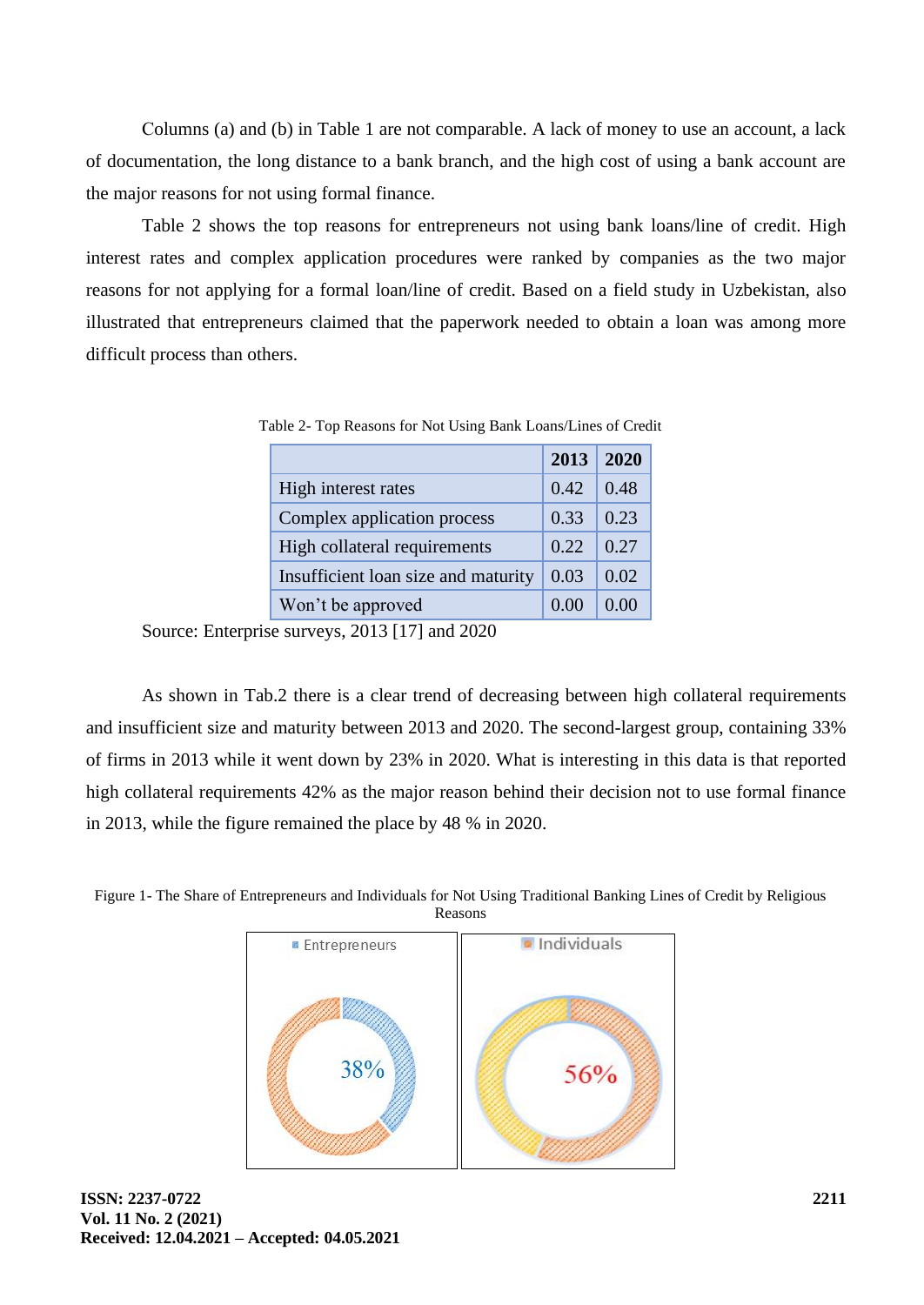Figure 2- The Share of Entrepreneurs and Individuals Who are Ready for using Islamic Banking Services If they begin to Work or offer their Services in Uzbekistan



Recently, the Islamic financial system has been developing rapidly and confidently occupying the global financial space.

It is noteworthy that new Islamic banks, insurance companies, investment funds are based on Islamic finance have been established in most Muslim countries, and this system has been developing even in non-Muslim countries.

Although, the UK is a secular country where the majority of citizens are Christians, more than 20 banks have been offering Islamic finance products and services to entrepreneurs and individuals [18]. In addition, UK has been even known as the "Third Habi" of Islamic financial institutions.

According to the data of the World Bank, the growth rate of Bangladesh has increased from 5.57 % (2010) to 7.9% (2018).

The current study found that Islamic banks have made a significant contribution to Bangladesh's economic development by supplying the demand for finance of small and mediumsized businesses.

Nowadays, the share of Islamic banks is 24% of the total assets of the state's banking system in Bangladesh.

In 2012, the principles of Islamic finance were implemented in Oman, and the volume of Islamic financial assets amounted to 12.6 billion USD, and its share in the banking sector reached 13.7 % during the last years. Currently, Oman is ranked 15th in terms of Islamic financial market size in the world.

In general, there are more than 300 Islamic banks and financial institutions that total assets are \$ 2.88 trillion, growing annually by 15-20 percent.

In this case, it is important to attract the funds of organizations based on Islamic financing to the economy of Uzbekistan in order to support the private sector.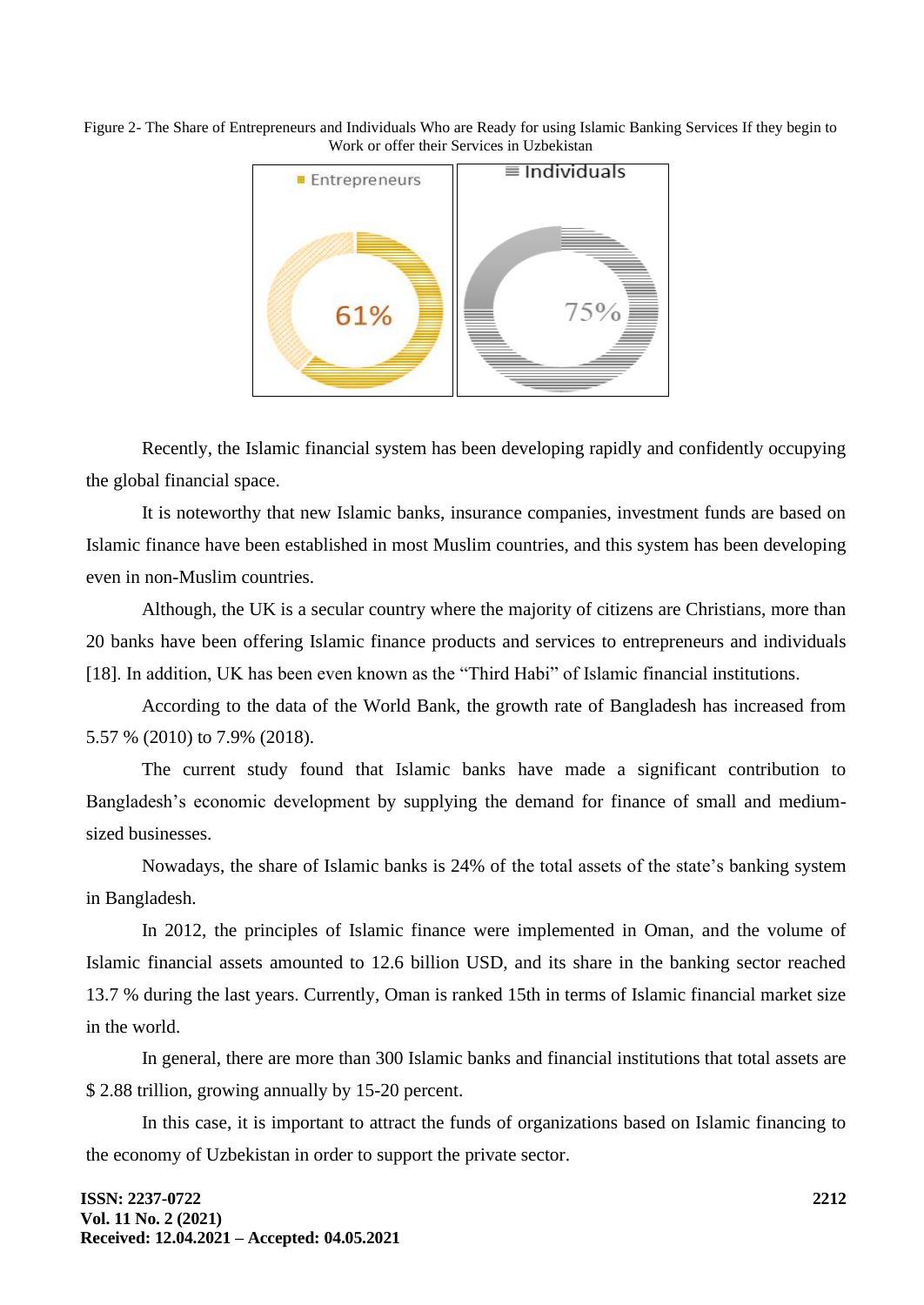Despite Uzbekistan is the largest Muslim population country in Central Asia, it lags far behind Kazakhstan, Kyrgyzstan, and Turkmenistan in using Islamic financial products.

The initial practice of Islamic finance in our country began due to the accession of Uzbekistan to the Islamic Development Bank (IDB) in 2004.

In 2004, the Islamic Development Bank (IDB) used "Ijara" and "Murabaha" products to finance projects in the energy and health sectors of Uzbekistan. However, IDB has been active in Uzbekistan since the early years of independence and has been involved in grant projects through programs to support Muslim communities in non-member countries.

Nowadays, apart from Islamic Development Bank, Uzbekistan is a member of Islamic Corporation for the Development of the Private Sector (ICD). Until these days, It has been financed projects valued at more than \$ 350 million by the corporation. Mainly, the Islamic Corporation for the Development of the Private Sector (ICD) uses the "Murabaha" method of financing in the country.

Of course, the existence of a law is a prerequisite for the use of Islamic banking products by economic entities of the country however, the Republic of Uzbekistan does not have separate legislation on Islamic finance.

The projects which have been financing in Uzbekistan by the Islamic Development Bank and the Islamic Corporation for the Development of the Private Sector are implemented in accordance with the Resolution of the Cabinet of Ministers of the Republic of Uzbekistan No. 371 of August 27, 2003, and December 21, 2004. According to the resolutions, the government of Uzbekistan has adopted the articles of the agreement on the establishment of the IDB and ICD.

Currently, the bank offers to its customers the following means of financing:

- murabaha;
- istisna:
- ijara;
- financing lines based on murabaha.

These financing methods above are used on contracts provided by the Islamic Development Bank or ICD.

These Islamic products are only for entrepreneurs, and there are not yet Islamic financing services and products for individuals in Uzbekistan. Moreover, for entrepreneurs apart from the above-mentioned products and services that Islamic insurance or deposits and other Islamic products and services have been not yet offered.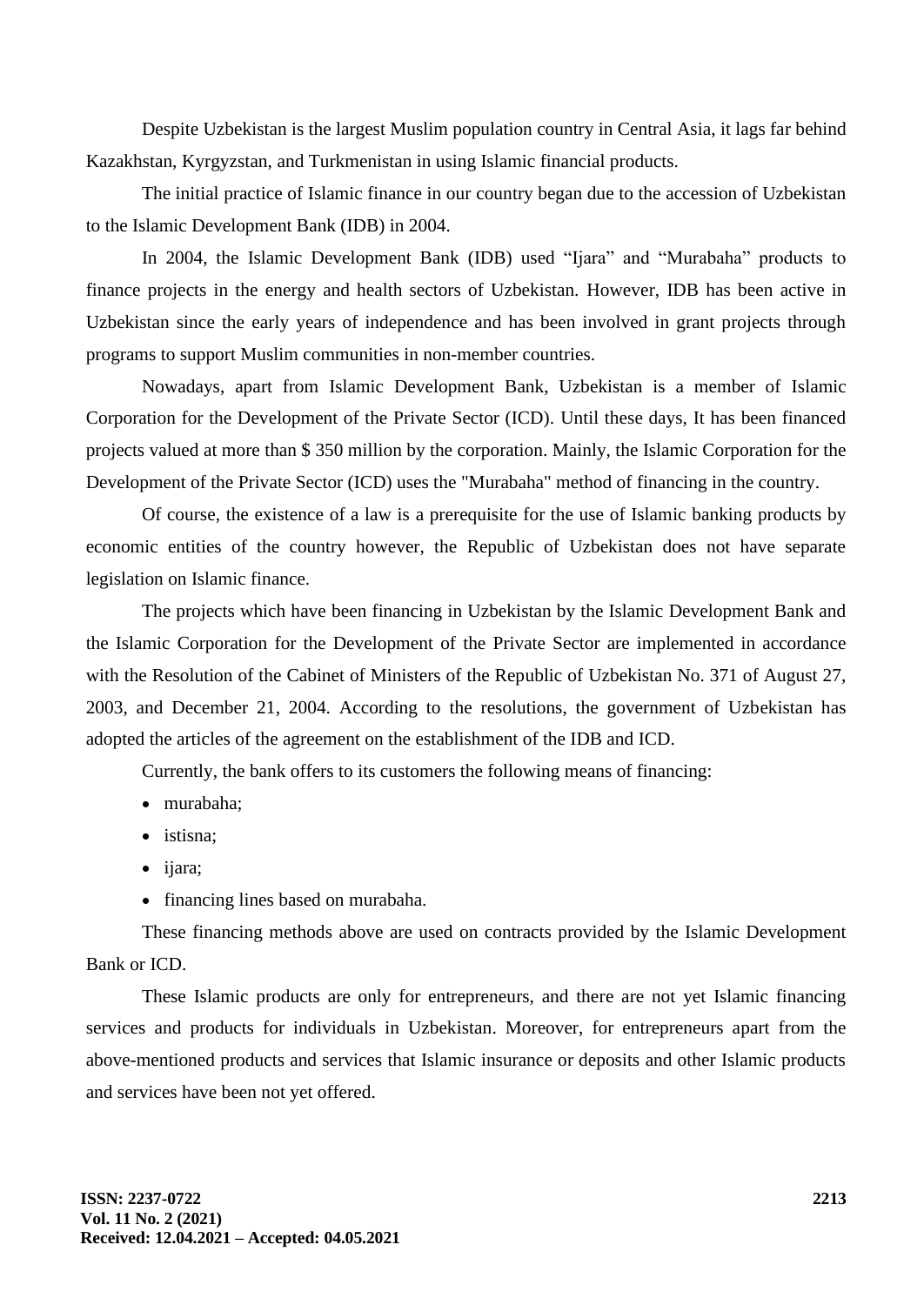Our research demonstrated that current legislation prohibits commercial banks to offer Islamic finance services. In particular, current tax and banking legislation does not allow conventional banks to buy and sell Islamic products.

As it is not generally agreed that tax law in Uzbekistan, if banks finance equipment or technology under Islamic finance, they have to pay value-added tax (VAT) or cannot be allowed to charge a payment for late in Islamic finance, and even if they are taken for disciplinary purposes, the money is credited to a separate account and used for charity. However, this fine is considered as a profit by the tax authorities and charged as a tax.

In addition, Article 52, paragraph 6, of the Law on the Central Bank of the Republic of Uzbekistan sets requirements for the calculation of interest on loans and their inclusion in the bank's income statement, but this approach is specific to traditional banks and does not apply to Islamic financial institutions.

Table 3 provides a SWOT analysis of the development of Islamic finance in Uzbekistan, which discusses the strengths and weaknesses, opportunities, and threats to the development of the sector.

| <b>Strengths</b>                                                                                                                                                                                                                                                                                                                                                                                                                                                                                                                                                                                                                                                                                                                      | <b>Opportunities</b>                                                                                                                                                                                                                                                                                                                                                                                                                                                                                                                                                                                                                                                                                                                                                                                                                                                                                                                                                                                                                                                                                                           |  |  |  |
|---------------------------------------------------------------------------------------------------------------------------------------------------------------------------------------------------------------------------------------------------------------------------------------------------------------------------------------------------------------------------------------------------------------------------------------------------------------------------------------------------------------------------------------------------------------------------------------------------------------------------------------------------------------------------------------------------------------------------------------|--------------------------------------------------------------------------------------------------------------------------------------------------------------------------------------------------------------------------------------------------------------------------------------------------------------------------------------------------------------------------------------------------------------------------------------------------------------------------------------------------------------------------------------------------------------------------------------------------------------------------------------------------------------------------------------------------------------------------------------------------------------------------------------------------------------------------------------------------------------------------------------------------------------------------------------------------------------------------------------------------------------------------------------------------------------------------------------------------------------------------------|--|--|--|
| - Support of the head of state<br>- Targeting loan funds and efficient use<br>- The absence of bankruptcy of Islamic banks and the stability of<br>mechanisms                                                                                                                                                                                                                                                                                                                                                                                                                                                                                                                                                                         | - Diversification of financing sources, especially for small and medium businesses<br>- If Uzbekistan attracts investment from the Middle East and Southeast Asian countries, it<br>can be directly benefited its economy<br>- Increasing the reputation of Uzbekistan as a secular state that successfully introduces<br>Islamic finance<br>- Existence of the financing market, which is not adequately covered (small and medium<br>business entities, agricultural sector) by traditional financing.<br>- Due to the fact that the majority of the population of Uzbekistan believes in Islam, it is<br>expected that there will be a stable demand for these financial products.<br>- The principles of Islamic finance help to reduce social inequality, strengthen social<br>justice.<br>- Due to the emergence of alternative financial products, the population will be able to<br>expand to access financial services.<br>- Opportunity to introduce the world's most successful tools and methods in the public and<br>private corporate sectors in order to reduce the debt burden and financial rehabilitation of |  |  |  |
| <b>Weaknesses</b>                                                                                                                                                                                                                                                                                                                                                                                                                                                                                                                                                                                                                                                                                                                     | <b>Threats</b>                                                                                                                                                                                                                                                                                                                                                                                                                                                                                                                                                                                                                                                                                                                                                                                                                                                                                                                                                                                                                                                                                                                 |  |  |  |
| - Inconsistency of local tax and banking legislation to the<br>principles of Islamic finance<br>- Lack of experienced staff working with Islamic products<br>- Low financial awareness: unawareness of the population and<br>business about Islamic finance products and other standards<br>- The complexity of borrowing from an Islamic bank. Islamic<br>financial products are based on the principle of profit and loss<br>sharing, which requires documentary transparency and a careful<br>analysis of the debtor's solvency<br>- Distrust of the population in completely new financial products<br>- Lack of systematization in the current legislation<br>- Serious problems with the taxation of Islamic financial products | - Risk of fraud. The emergence of a fake Islamic finance institution is among the<br>population leads to a loss of confidence in Islamic finance<br>- Islamophobia. There are various misconceptions about the involvement of this industry<br>in terrorism and extremist organizations<br>- Cultural differences (non-acceptance of Islamic principles at the level of consumption)<br>- Risk of competition by mutual insurance companies and microfinance institutions which<br>offer traditional financial services<br>- Lack of real investment climate in the eyes of large Islamic investors, unwillingness to<br>officially acknowledge the existing facts<br>- Insufficient attention is paid to the active introduction of these services<br>- Resistance by private shareholders of local commercial banks as a result of<br>misunderstanding                                                                                                                                                                                                                                                                       |  |  |  |

Table 3- SWOT Analysis of the Development of Islamic Finance in Uzbekistan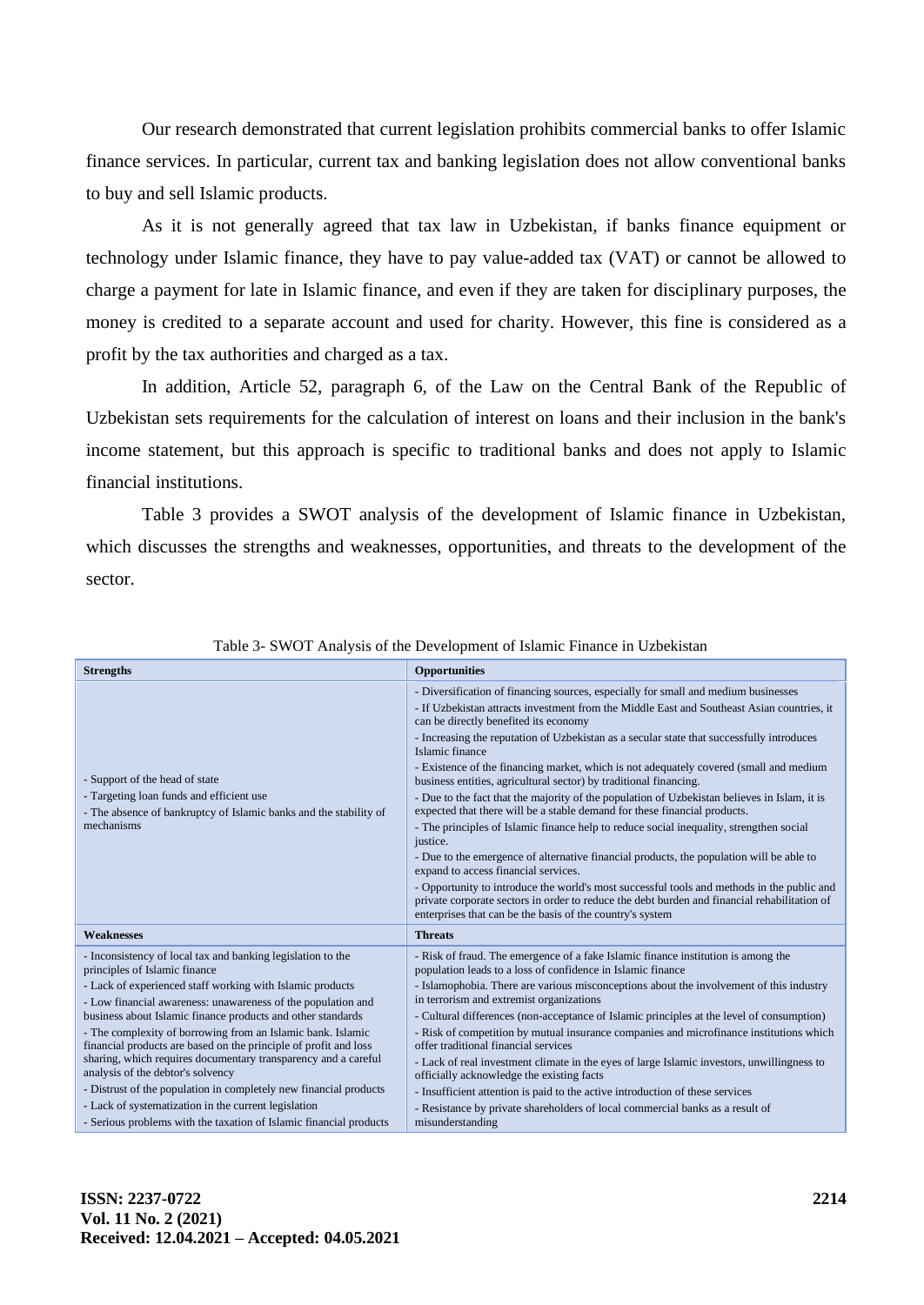In 2004, Uzbekistan became a member of the Islamic Corporation for the Development of the Private Sector. The IDB Representative in Uzbekistan began its work in October 2006 in Tashkent.



Figure 3- Funds provided by ITBG for Uzbekistan *(USD in Millions)*[19].

Currently, Uzbekistan has been considering the issue of joining two other organizations of ITB. These are the Islamic Corporation for Investment and Export Credit Insurance (ICIEC) and the International Islamic Trade and Finance Corporation (ITFC).

From the given figure above, it can be seen that the amount of projects approved by the Islamic Development Bank for Uzbekistan is 2.1 billion USD, of which 304 mln. USD belongs to ICD and 1.82 bln. USD the share of the ITB in the given period.

In 2010, an initial leasing company named "Toiba Leasing" was founded by ICD with a charter capital of \$ 5 million, also provides its Sharia-compliant leasing services to the private sector. Until these days (2010-2017), the company has financed more than 200 worth of projects included USD 26.3 mln.

Tables 4 and 5 summarize the IDB's financing methods for Uzbekistan and its sectoral financing portfolio.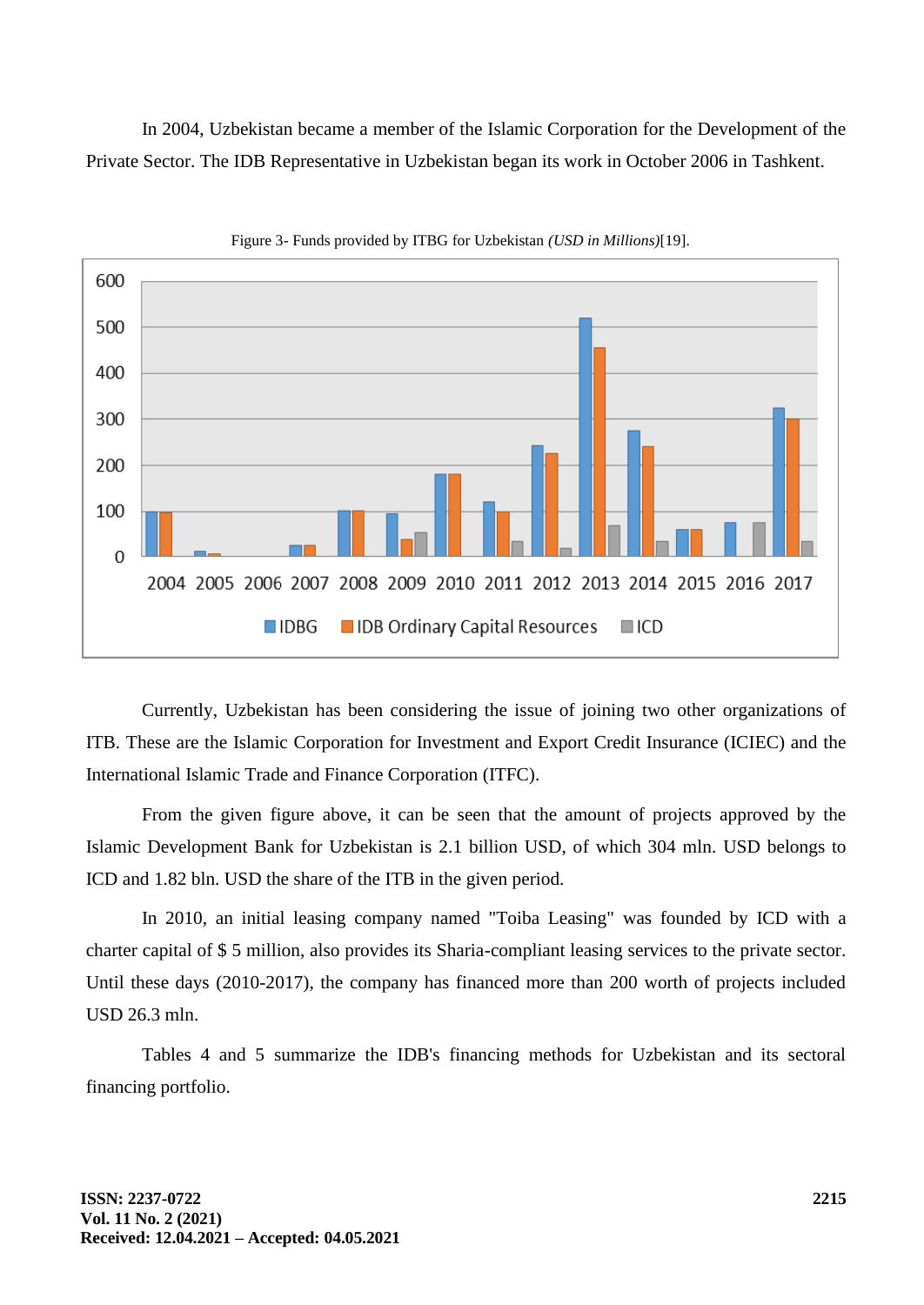In terms of financing methods, the first place is occupied by istisna (model for construction works), the second and third places are taken by murabaha (sale in installments) and ijara (leasing).

| <b>Methods of financing</b>   | <b>Projects</b> |           |           |  |  |
|-------------------------------|-----------------|-----------|-----------|--|--|
|                               | number          | mln. I.D. | mln. USD. |  |  |
| <b>Technical support</b>      | 5               | 0,8       | 1,1       |  |  |
| Credit                        | 3               | 22,2      | 32,5      |  |  |
| Special assistance operations | 8               | 1,4       | 1,9       |  |  |
| Sell to pay in installments   | 11              | 292,4     | 446,0     |  |  |
| Istisna                       | 12              | 616,7     | 909,3     |  |  |
| Co-financing lines            | 3               | 29,4      | 45,0      |  |  |
| Capital                       | 1               | 3,2       | 5,0       |  |  |
| Leasing                       | 11              | 275,7     | 412,1     |  |  |
| Trade finance                 | 19              | 199,6     | 292,6     |  |  |
| <b>Total</b>                  | 73              | 1,441,4   | 2,145,5   |  |  |

Table 4- IDBG Portfolio for Uzbekistan in Terms of Financing Methods [19]

The results, as shown in Table 4, indicate that the main share of projects (45.4%) are the construction and building materials industry meanwhile, the second, third, and fourth places are gained by light industry (14.87%), transport services (4.96%) and food production (4.95%) respectively. The share of other sectors is 29.8 % in total and less than 4 % on an individual basis.

It can be seen that construction-oriented projects are the main part of the financing, which includes the reconstruction of irrigation systems, road construction, construction of schools, colleges, and other projects.

Funding by ICD is mainly used as Murabaha contracts, and more than 70% of it directs on lines of financing through banks, and the remaining 30% is direct financing. These projects of the ICD contribute to the development of various sectors of the economy, particularly, including pharmaceuticals, healthcare, construction materials, textiles, food industry, agriculture, and others.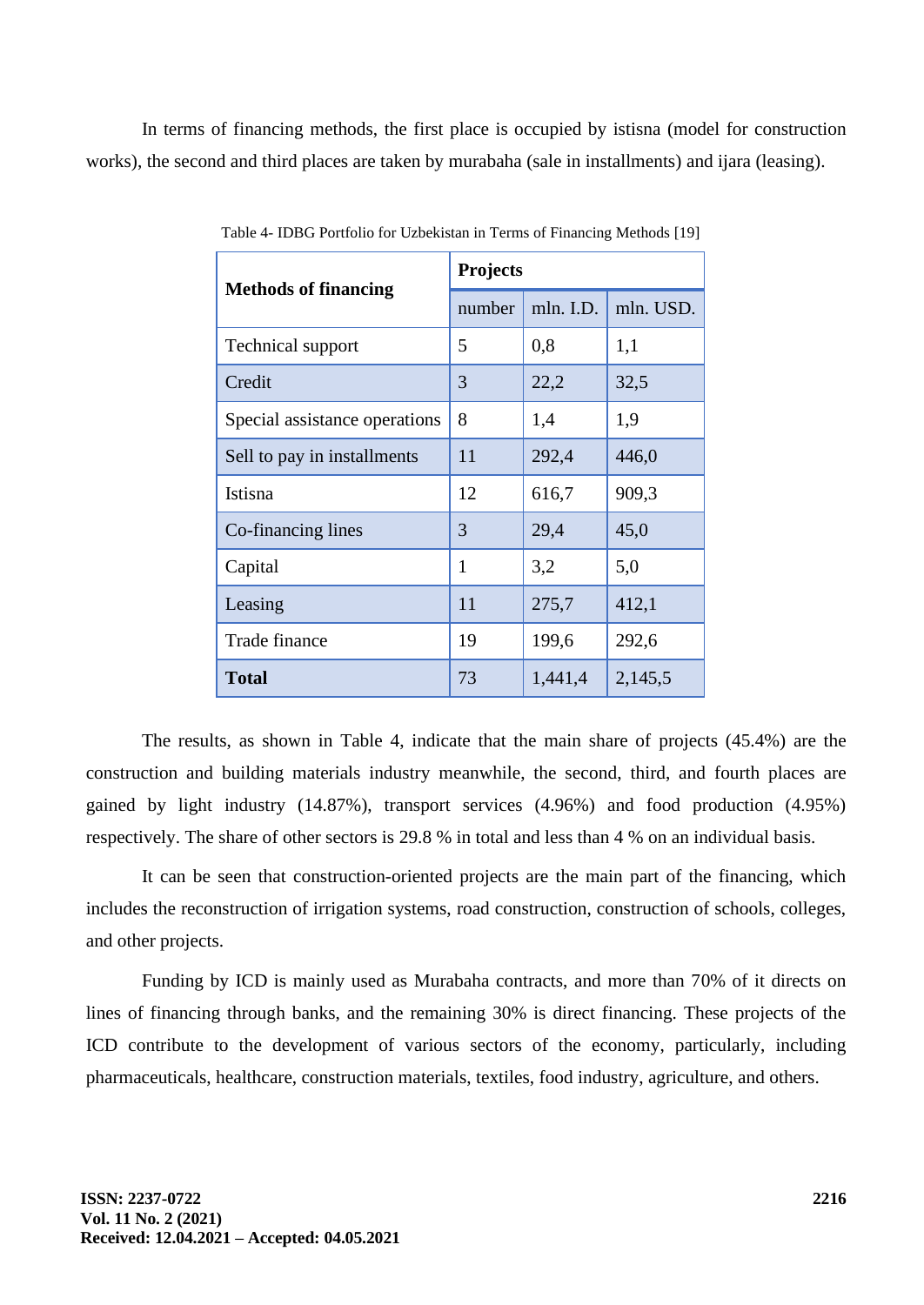|                                                          | <b>Projects</b>     |              |               |                  |              |              |                  |              |              |
|----------------------------------------------------------|---------------------|--------------|---------------|------------------|--------------|--------------|------------------|--------------|--------------|
| <b>Sector</b>                                            | <b>IDBG</b> (Total) |              | In particular |                  |              |              |                  |              |              |
|                                                          |                     |              | IDB           |                  |              | <b>ICD</b>   |                  |              |              |
|                                                          | Number              | mln.<br>I.D. | mln.<br>USD.  | Number           | mln.<br>I.D. | mln.<br>USD. | Number           | mln.<br>I.D. | mln.<br>USD. |
| Education                                                | 12                  | 52,3         | 78,6          | 5                | 51,1         | 77,0         | $\theta$         | 0,0          | 0,0          |
| Finance                                                  | 17                  | 189,3        | 279,7         | $\overline{4}$   | 29,6         | 45,1         | 10               | 151,8        | 223,0        |
| Health care                                              | 9                   | 81,0         | 118,5         | 3                | 53,0         | 78,3         | 5                | 27,8         | 40,0         |
| Industry and<br>mining                                   | 9                   | 41,1         | 61,1          | $\overline{2}$   | 13,7         | 20,0         | $\overline{7}$   | 27,4         | 41,1         |
| Information<br>and<br>communication<br>technologies      | $\theta$            | 0,0          | 0,0           | $\overline{0}$   | 0,0          | 0,0          | $\overline{0}$   | 0,0          | 0,0          |
| Transport                                                | $\overline{4}$      | 228,6        | 348,0         | $\overline{4}$   | 228,6        | 348,0        | $\overline{0}$   | 0,0          | 0,0          |
| Energy                                                   | 8                   | 350,0        | 533,1         | 8                | 350,0        | 533,1        | $\overline{0}$   | 0,0          | 0,0          |
| Agriculture                                              | 8                   | 436,8        | 632,6         | 8                | 436,8        | 632,6        | $\overline{0}$   | 0,0          | 0,0          |
| Real estate                                              | $\boldsymbol{0}$    | 0,0          | 0,0           | $\boldsymbol{0}$ | 0,0          | 0,0          | $\boldsymbol{0}$ | 0,0          | 0,0          |
| Water supply,<br>sanitation and<br>municipal<br>services | $\overline{2}$      | 61,7         | 92,9          | $\overline{2}$   | 61,7         | 92,9         | $\overline{0}$   | 0,0          | 0,0          |
| Others                                                   | $\overline{4}$      | 0,7          | 1,0           | $\overline{4}$   | 0,7          | 1,0          | $\overline{0}$   | 0,0          | 0,0          |
| <b>Total</b>                                             | 73                  | 1,441,4      | 2,145,5       | 40               | 1,225,2      | 1,828,0      | 22               | 207,0        | 304,1        |

Table 5- Financing Portfolio of IDB and ICD for Uzbekistan shown in the Part of the Sectors

As follows from the table shown above, the projects approved for financing by the Islamic Development Bank Group by sector, the largest investment is directed to the agricultural and rural development sector, which accounts for almost 30% of the ITBG portfolio. After the figure, It is followed by energy with a share of 25%, transport (16%) and finance (13%) respectively.

Despite being the last of the CIS countries to join the IDB and ICD, Uzbekistan ranks first in the portfolio of both organizations in the region.

In March 2018, it was signed between the Government of Uzbekistan and the ITFC about 100 million USD allocated to finance trade operations. According to this contract, the corporation has got a chance to finance trade projects before being a member of Uzbekistan in the organization, and to date, the ITFC has provided a line of financing based on Murabaha to the Asian Alliance Bank, Trustbank, and Kapital Bank.

In addition, by 2021, the Islamic Corporation for the Development of the Private Sector (ICD) has signed agreements to open windows providing Islamic financial products and services ("Islamic windows") in several commercial banks in Uzbekistan. The launch of these windows is scheduled for the second half of 2021 [20].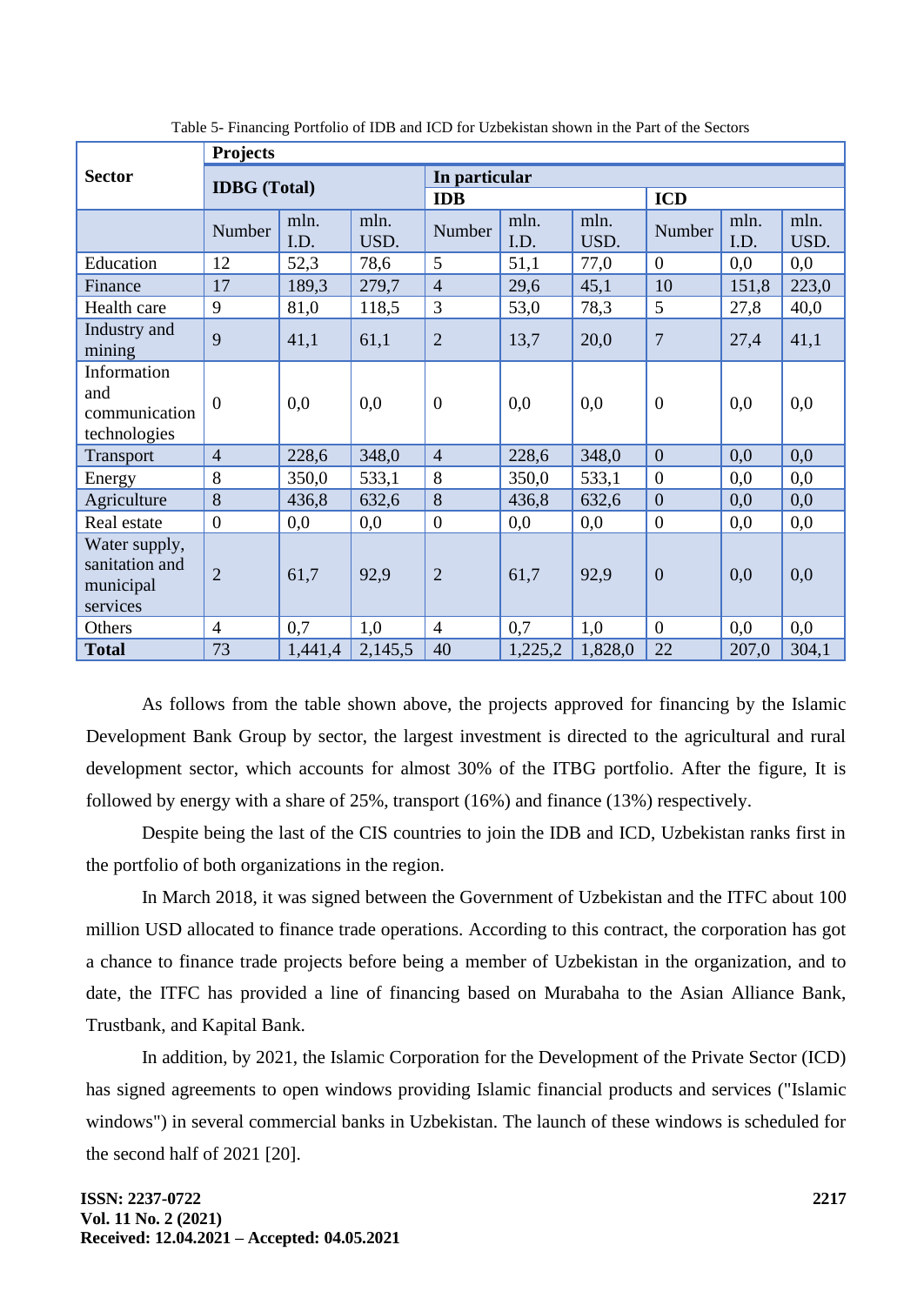The Islamic window is in most cases set up in countries where there is no Islamic financial system or legislation on Islamic finance. Because, the Islamic window offers a limited number of services and products as a product of a traditional bank, based on the existing laws and legal framework of a particular country.

Islamic banking services and products are usually completely provided after the relevant laws have been enacted in that country. Therefore, the most common purpose of establishing Islamic windows is to:

- 1. To study the demand for Islamic financial services in the country;
- 2. Offering Islamic financial services on the basis of the existing infrastructure (buildings, staff, etc.) in conventional banks without additional costs;
- 3. To make practical proposals for the development of a law on Islamic finance and banking in the country through the study and in-depth analysis of the activities of established Islamic windows;
- 4. Increasing their participation in the country's economy by increasing the financial literacy of the population and the private sector;
- 5. Development of future development strategies of banks based on the analysis of the results of the Islamic window.

### **5. Conclusion**

From the outcome of our investigation, it is possible to conclude that Islamic finance is a new field for the Uzbek economy, which is needed by both entrepreneurs and individuals. The emergence of alternative financing products will help expand the population's access to financial services. One of the more significant findings to emerge from this study is that 61 % of entrepreneurs and 75 % of individuals respondents who participated in the survey are ready for using Islamic Banking services If they begin to work or offer their services in Uzbekistan. However, existing expectations can be seriously distorted due to the lack of experience and knowledge of potential customers in the field of Islamic finance, as well as insufficient improvement of banking and financial legislation.

There are also risks associated with the regulation of Islamic financial products in the context of the unequal interpretation of Sharia law in Muslim countries based on a lack of qualified specialists in the field of Islamic finance.

Based on the research results, it is recommended that the Government of Uzbekistan develop a roadmap for the development of the banking industry based on Islamic finance or partnership in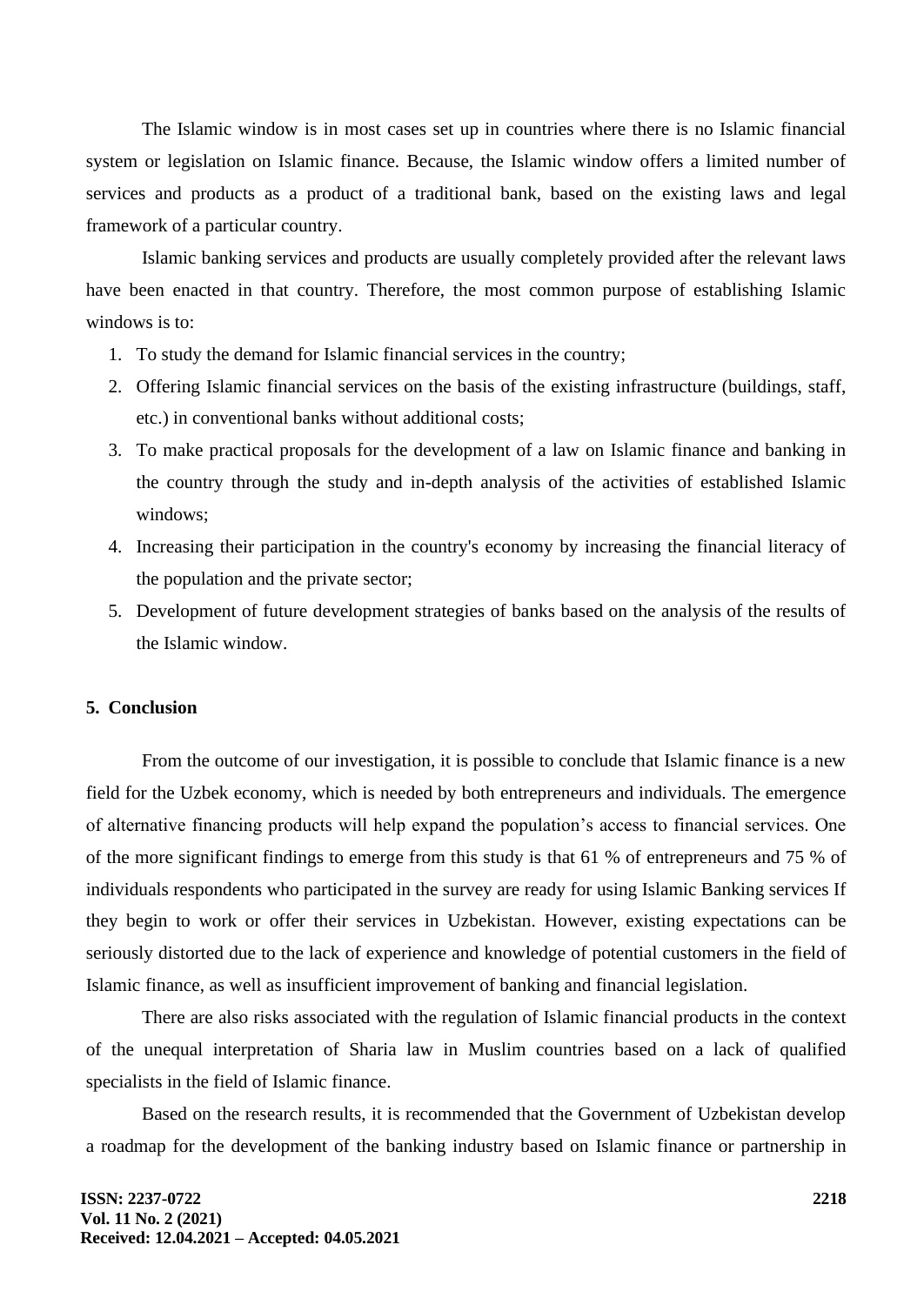order to create alternative financial services to increase the opportunity of entrepreneurs and individuals. This roadmap is aimed at improving the existing legislation (to add amendments and additions to the legislation on banking, taxation, securities), development of Islamic financial infrastructure, development of international cooperation and the public sector, development of the Islamic financial services market, organizing scientific-educational works and working with investors. At the same time, it is expedient to establish a responsible agency and deadline for each work.

On the basis of the promising findings presented in this paper, work on the remaining issues is continuing and will be presented in future papers.

## **References**

http://www.usbekistan.at/en/news/un-informed-priorities-presidency-uzbekistan-oic-cfm

https://kun.uz/en/news/2020/12/29/it-is-high-time-to-introduce-islamic-financial-services-inuzbekistan-shavkat-mirziyoyev

Gilanii, S.M.A. (1947). *Islami Ma'ashiyat,* Hyderabad.

Gait, A., & Worthington, A. (2008). An empirical survey of individual consumer, business firm and financial institution attitudes towards Islamic methods of finance. *International Journal of Social Economics, 35*(11), 783-808

Lewis, M.K., & Algaoud, L.M. (2001). *Islamic Banking.* Northampton, Massachusetts, USA: Edward Elgar Publishing Ltd.

Iqbal, Z., & Mirakhor, A. (2011). *An introduction to Islamic finance: Theory and practice.* John Wiley & Sons, 687.

Hanif, M., & Iqbal, A.M. (2010). Islamic financing and business framework: A survey. *European Journal of Social Sciences, 15*(4), 475-489.

Jaffar, M.A. (2013). Determinants of attitude towards islamic financing among halal-certified micro and SMEs: a proposed conceptual framework. *International Journal of Education and Research, 1*(8), 10. www.ijern.com

Chapra, M.U. (2001). *What is Islamic Economics?* – Jeddah, 33.

Seif el-Tag el-Din. (1994). What is Islamic Economics?. *Review of Islamic Economics, 3*(2), 97-100.

Mannan, M.A. (1970). *Islamic Economics: Theory and Practice.* Lahore, 18.

Siddiqi, M.N. (1992). *History of Islamic Economics Thought.* Jeddah, 69.

Naqvi, S.N.H. (1994). *Islam, Economics and Society.* London, 13.

Hasanuzzamon, S.M. (1984). *Definition of Islamic Economics,* 52.

The website of the CIA contains information on the religious composition of the Uzbek population. 2018. https://www.cia.gov/library/publications/the-world-factbook/geos/print\_uz.html